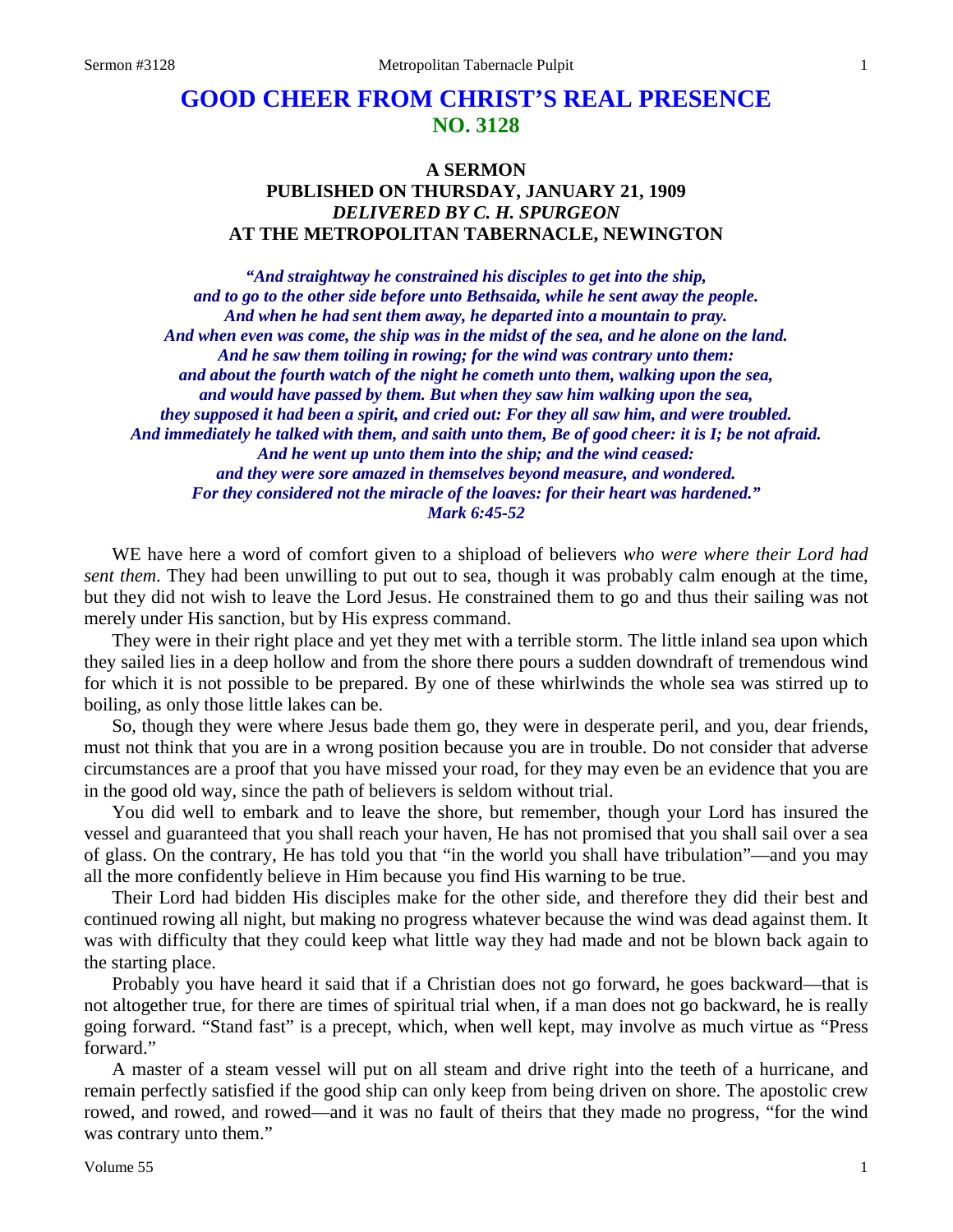The Christian man may make little or no headway and yet it may be no fault of his, for the wind is contrary. Our good Lord will take the will for the deed and reckon our progress, not by our apparent advance, but by the hearty intent with which we tug at the oars.

Often, when a believer groans in prayer, and cannot pray, he has offered the best prayer. And when he tries to win men's hearts and does not win them, his zeal is as acceptable as if it convinced a nation and when he would do good and finds evil present with him—there is good in the desire. If he threw up the oars and drifted with the wind, that would be another thing, but if our Lord sees him, "toiling in rowing," albeit no progress is made, He has never a word to say against His servant, but He will bid him, "be of good cheer."

It does not appear, from the narrative, that the disciples had any fear about the storm, except such as might naturally arise even in the minds of fishermen when they were dreadfully tossed upon the sea. They probably said to one another, "Did not our Master constrain us to set forth on this voyage? Though we met with this storm, we are not to be blamed."

Certain believers who have lately been brought to know the Lord, have been great losers in temporal things by becoming Christians. What then? Let them not be terrified by this fact—even Christ's ship is tossed with tempest. Let them row on against the wind and even if the storm increases in fury, let them not lose heart.

One who knew the seas right well exclaimed, "Though he slay me, yet will I trust in him." And in so doing he glorified God and ere long found himself in a great calm. Does Jesus bid us make for the shore? Then let us row on, even if we cannot make headway, for Jesus knows all about it and orders all things well.

Why, then, did our Savior, when He came to this shipload of apostles who had been toiling and rowing, say to them, "Be of good cheer"? They were bold, brave men, and were not at all afraid of the sea. What, then, did they fear? He would not have so spoken unless they had been afraid of something and on looking at the text, we see, to our astonishment, that *they were afraid of Jesus Himself*. They were not afraid of wind and storms and waves and tempests, but they were afraid of their best Friend. That is the point which He aimed at by saying, "Be of good cheer: it is I, be not afraid."

We will first think over *the cause of their fear.* Then secondly, we will meditate upon *the method by which Jesus cheered them.* And thirdly, we will reflect upon *the times when we shall need just such a good word as this*.

**I.** First, then, dear friends, consider with me THE CAUSE OF THEIR FEAR.

If we had not sailed over the same lake—I mean, if we had not suffered the same experience—it might have surprised us that they were afraid of their Lord. He was appearing for them and coming to their rescue. He was about to still the tempest for them, yet they were afraid *of Him*—of Him whom they loved and trusted.

So holden were their eyes, so hardened were their hearts, that they were afraid of their Lord, and afraid of Him when He was giving them the best reasons for trusting Him. Before their eyes He was displaying Himself as Lord over all—Master of wind and wave—and yet they were afraid of Him. The greatness of His power would have comforted them had they understood the truth—but they did not consider the miracle of the loaves and therefore they were in a state of perplexity and were sore afraid.

Meanwhile Jesus was acting in great gentleness to them. He was displaying His power, but it was not in a dazzling and overwhelming manner. Admire the sacred gentleness which made Him move as though He would have passed by them. If He had suddenly appeared in brilliant light in the middle of the boat, He might well have astounded them and driven them to fright. If, in a moment, He had shone forth just at the stern, or alighted from the heavens upon the deck, they would have been petrified with alarm.

But He began by showing Himself away there on the crest of the billow—and one cried to his fellow, "See you that strange light yonder?" They watch and Jesus comes nearer! They can discern a figure. They can see a man step from wave to wave with majestic tread. In tenderness He will not flash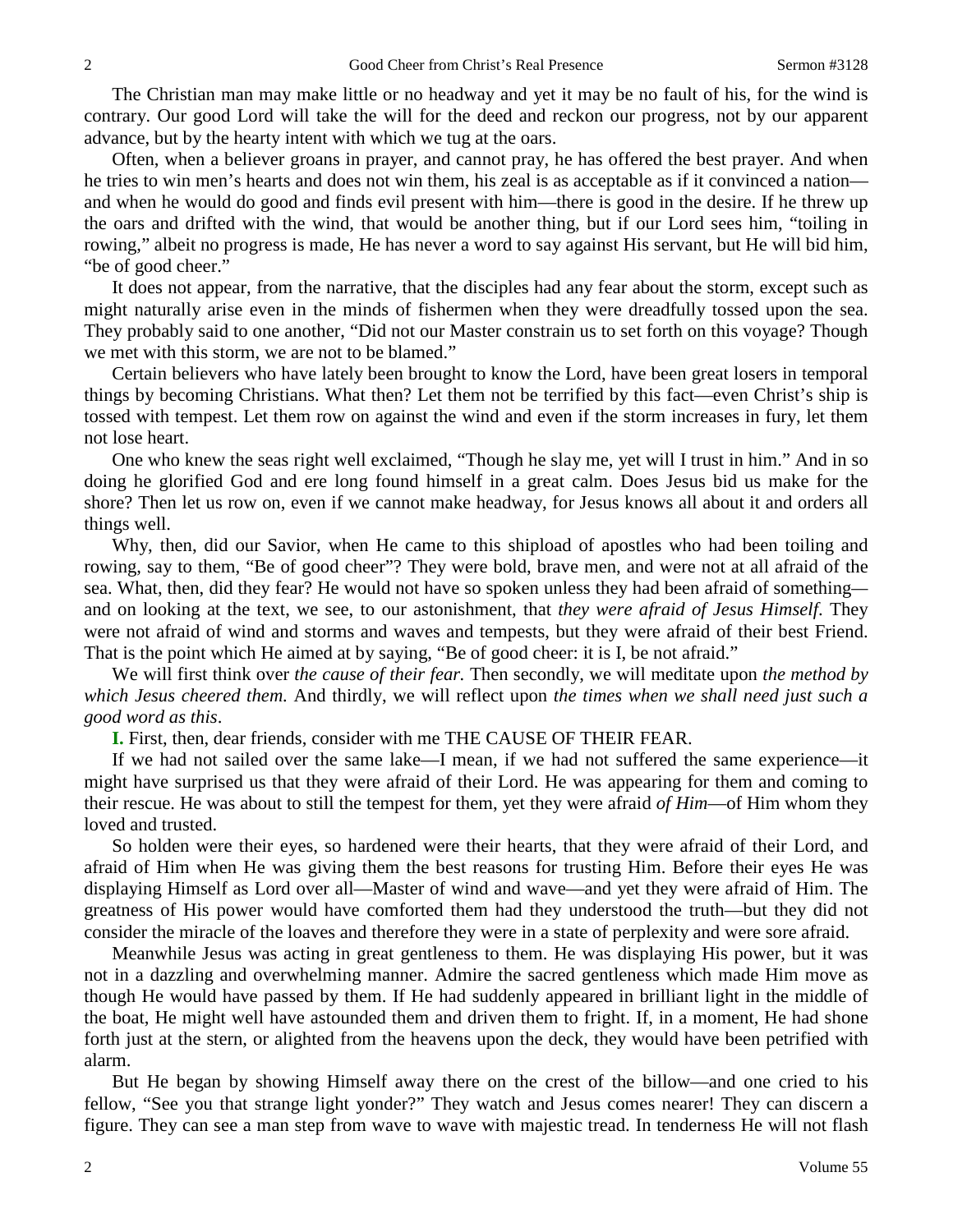upon them all at once. As when the morning breaks by slow increase of light, so Jesus came to His timid followers. Even then He moved as though He would pass by them, that they might not be alarmed by His appearing to bear down upon them as an adversary. Even thus He manifests Himself to us in the riches of His grace in all wisdom and prudence.

The fears of the trembling crew were sufficiently aroused by even seeing Him at a distance—they were so afraid that they cried out thinking that they saw a ghost. What would they have done had He not, in gentleness to their weakness, manifested Himself gradually to them and set Himself in a sidelight? Take what way the Master might, His disciples were still afraid—and we are not much wiser nor much more courageous than they were.

The manifestation of the Christ of God to us in all His glory will have to be by degrees as long as we are in this body, and perhaps, even in heaven, it may not be at the very first that we shall be able to endure the fullness of its joy. Even there He may have to lead us to fountains of water which at the first we did not discover, and guide us into more and more of that superlative knowledge which will utterly eclipse all acquaintance that we have of Him now, as the sunlight puts out the stars.

To return to our subject. The disciples were afraid of Jesus when He was revealing His power to help them, afraid of Him when He was acting in the gentlest possible manner toward them and treating them as a nurse does her child. Ah me, that we should be afraid of Jesus!

The Lord, after all, was doing nothing more than they knew He could do. Twenty-four hours had not passed since they had seen Him perform a work of creation, for He had taken bread and fish, and multiplied them so as to make a festival for five thousand men, beside the women and children, and to leave far more, when all had eaten, than had been in store when first the loaves and fishes had been counted.

After this miracle, they ought not to have been surprised that He should traverse the sea. To walk on the waters is to suspend a law, but to make loaves and fishes is to exercise the supreme power of creation, which must forever remain with God Himself. Knowing this, they ought not to have been astonished—not so soon, at any rate. The memory of that festival ought not to have vanished quite so quickly from the most forgetful minds. Yet when they saw Him, only doing what they knew He could do, only doing something not a jot more difficult than He was accustomed to do—they cried out for fear.

Was it not because *they dreaded contact with the spiritual, the mysterious, and the supernatural*? Although we are now talking about them, and perhaps half saying in our minds, "If we had been there, we should not have been afraid of Jesus and have cried out." We do not know what we say—it takes very little of the supernatural to make a man's flesh creep, let the man be who he may.

When Belshazzar saw the handwriting upon the wall, he trembled most because of the mystery involved in a moving hand with which no visible body was connected. The unseen is the birthplace of fear. Imagination exaggerates and conscience whispers that some great ill will befall us. We are nearing the confines of the mysterious world where God and spirits dwell and hence we tremble.

Yet, beloved, the spirit-world is the last thing which Christians should tremble at, for there can be nothing in the supernatural world which we have cause to dread. If there be such a thing as a ghost walking the earth, I, for one, would like to meet it—either at dead of night or noon of day.

I have not the least particle of faith in rambling spirits. Those who are in heaven will not care to be wandering in these foggy regions. And those in hell cannot leave their dread abode. Whence, then, shall they come? Are they devils? Even so—and what then? A devil is no new personage. We have fought with devils full often and are prepared to resist them again, and make them fly. The Lord will tread Satan, who is the master of evil spirits, under our feet shortly.

Why, then, should we be afraid of his underlings? Nothing supernatural should cause any Christian the slightest alarm. We are expressly forbidden to fear the fear of the heathen and that is one of their greatest horrors—their dread of witchcraft, and necromancy, and other supposed manifestations of evil spirits. We who believe in Jesus are to be ashamed of such superstitions, lest a lie should have dominion over us.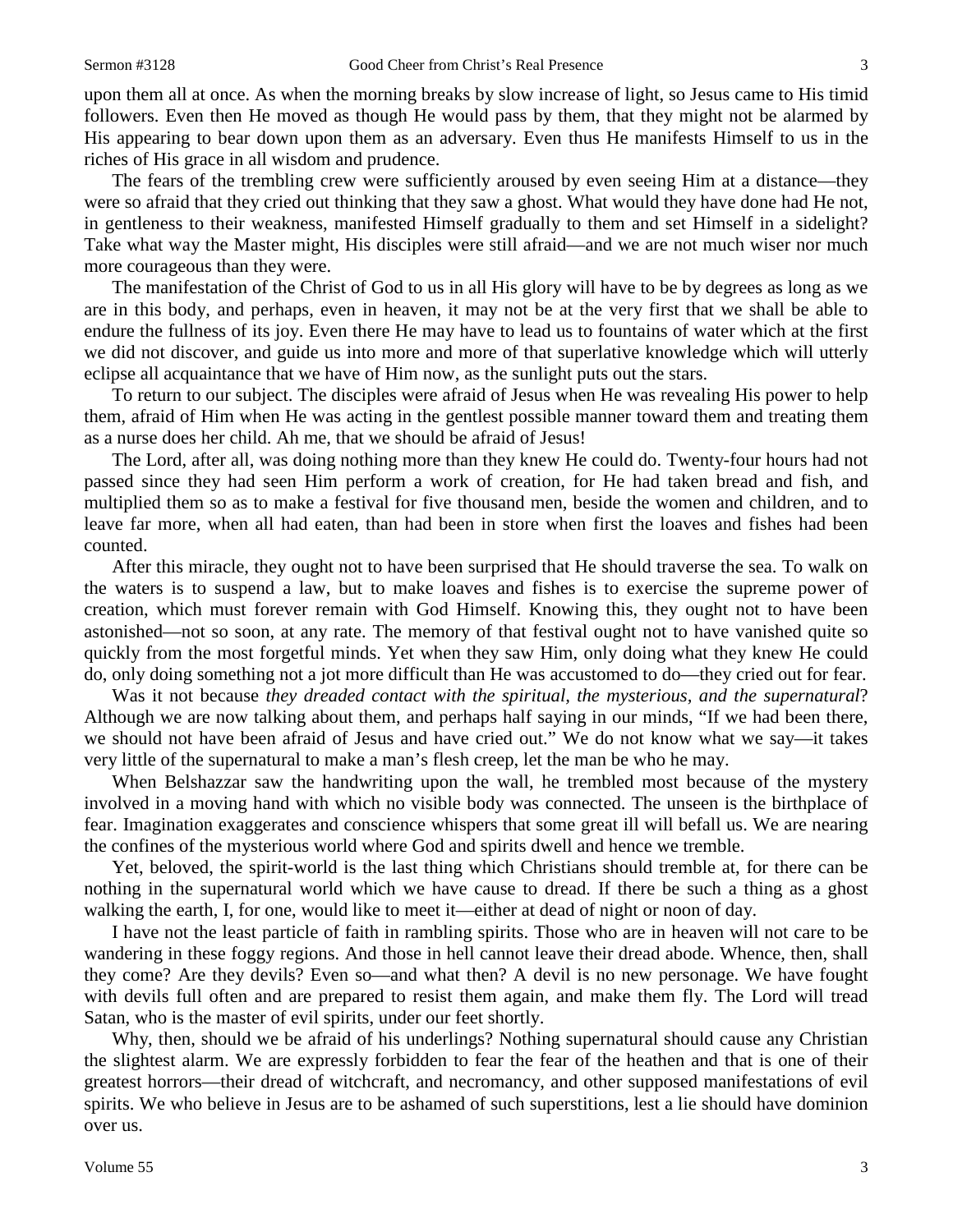If saintly spirits and holy angels can appear among men, what then? It would be a joy and a privilege to meet them. We are come to an innumerable company of angels—they bear us up in their hands lest we dash our feet against a stone.

Brethren, I am more afraid of the natural than of the supernatural, and far more fearful of the carnal than of the spiritual. Yet the disciples were afraid of Jesus because they were fearful of the supernatural—and when a person falls under that dread, he will be afraid of anything. We have known such persons to be frightened by cattle, alarmed by a cat, and distressed at the croak of a raven. Some foolish ones have even died with fear at the click of an insect in an old post, for they call it a "death watch." Let us shake off all such childish folly, for if we once fall into it, we may even go the length of these apostles and be afraid of our Master Himself.

**II.** Let us consider, secondly, THE METHOD BY WHICH OUR MASTER CHEERED HIS FOLLOWERS WHEN THEY WERE AFRAID OF THE SUPERNATURAL.

First of all, *He assured them that He was not a disembodied spirit*. He said, "It is I," and that, "I," was a man who did eat and drink with them, a man of flesh and blood, whom they had seen and heard and touched. They were comforted when they knew that it was really no disembodied spirit, but a man in flesh and blood.

I beg you always to remember, dear friends, concerning our Lord Jesus Christ, that He is not to be regarded as an unclothed spirit, for He wears a body like our own. It would greatly detract from our comfort if we doubted the real personality of Christ and the truth of His resurrection. Our Lord has taken into heaven our human nature in its entirety—body as well as soul—and He ever lives not as a spirit, but as a man like ourselves, all sin excepted, and He lives there as the pledge that we shall be there too in the completeness of our manhood, when the trumpet of the resurrection sounds.

As a real man, Jesus reigns above. He is no phantom, no ghost, no spirit, but a risen man, touched with the feeling of our infirmities, who pities us, and loves us, and feels for us. And in that capacity He speaks to us out of the glory of heaven and He says, "It is I; be not afraid."

Another thought lies on the surface of the passage, *Jesus comforted them by the assurance that it was really Himself*. They were not looking upon a fiction, they were looking upon Christ Himself.

Friend, be sure of the reality of the Christ you trust in. It is very easy to use the name of Jesus, but not quite so easy to know His person. It is common to talk about what He did and not to feel that He lives just as truly as we do—and that He is a person to be loved, and to be trusted in, just as much as our own brother, or father, or friend.

We want a real, living, personal Christ! A phantom Christ will not cheer us in a storm—it is rather the cause of fright than hope. But a real Christ is a real consolation in a real tempest. May every one of you, my hearers, truly know the personal Savior to whom you can speak with as much certainty as if you could touch His hand!

The Christ of nineteen hundred years ago wrought out our salvation, but the Christ of today must apply it, or we are lost. Seeing that He ever lives, He is able to save to the uttermost them that come unto God by Him. Believe in His true manhood, and never allow your idea of Him to become thin and unsubstantial. Those are substantial Christians to whom Christ is substantial.

But the pith of the comfort lay in this—He said, "It is I; be not afraid," which being interpreted means, *it is Jesus*, be not afraid. When our Lord met Paul on the road to Damascus, He said to him, "I am Jesus." But when He spoke to those who knew His voice and were familiar with Him, He did not quote His name, but said, "It is I."

They were sheep that had been long enough with the Shepherd to know His voice and they had only to hear Him speak, and without a name being mentioned they perceived that it was the Lord. To this conclusion they should have come at first. But as they blundered, and said, "It is a spirit," the loving Master corrected them by saying, "It is I—it is Jesus."

It is not possible for me to convey to you what richness of consolation lies in the thought that Jesus is Jesus, which is, being interpreted, a Savior. That one character and office is cheering, but the same is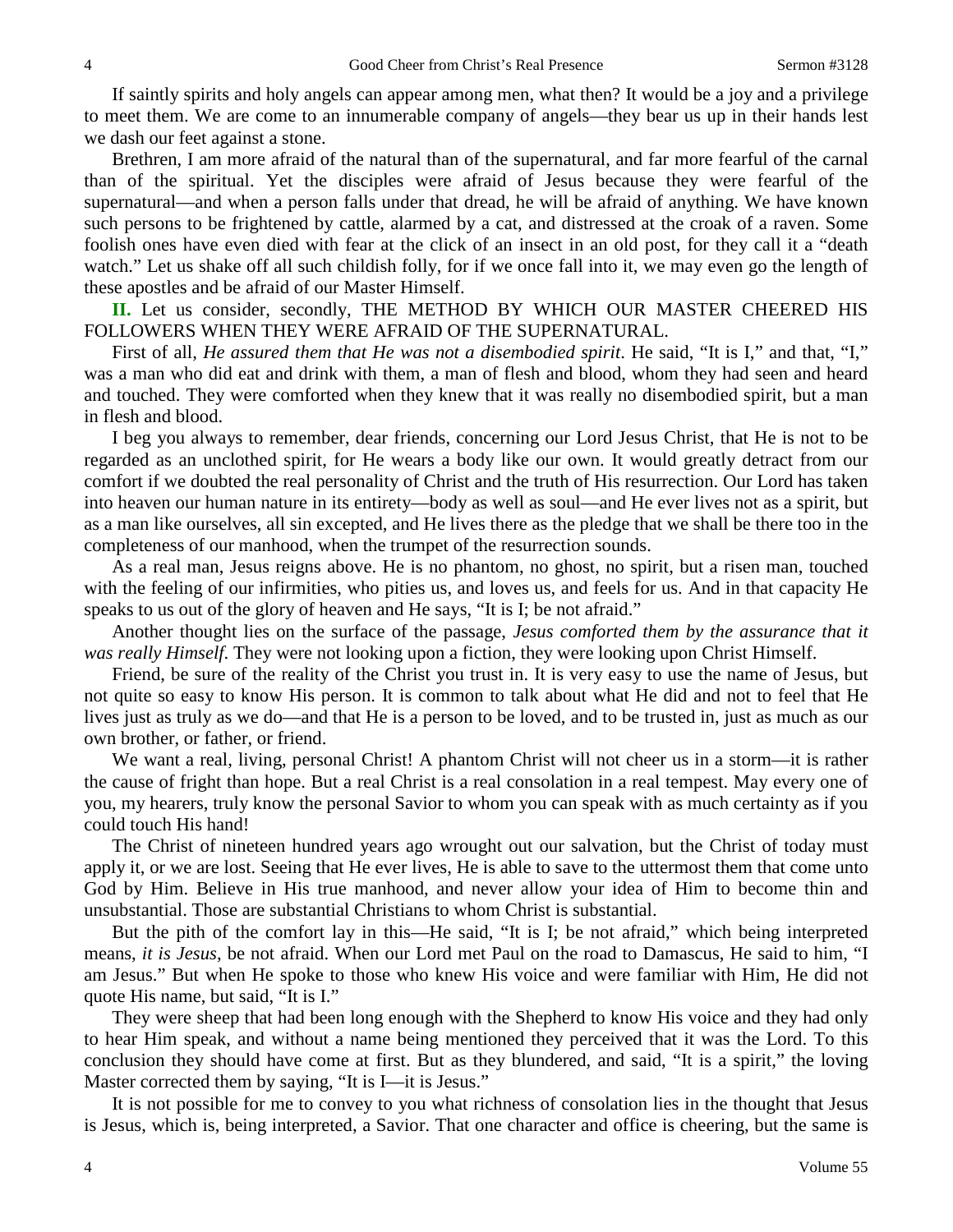true of all the names He wears. All the glorious titles and the blessed emblems under which He is set forth are rich in good cheer.

It is Jesus who walks the water of your trouble and comes to you—Jesus the Son of God, the Alpha and the Omega, the Head over all things to His church—the All in all of all His people.

When Jesus wished to encourage John, in the first chapter of the Revelation, the comfort He gave to him was, "I am the first and the last." The comfort of the Lord's people lies in the person and character of Jesus. Here is their solace, "IT IS I."

But what a big "I" it is. Compound in one all that is conceivable of goodness, and mercy, and grace, and faithfulness, and love—add perfect humanity, and infinite Godhead, and all the sovereign rights, powers, and possessions of the Highest—and these are all contained in the one little letter "I" when Jesus says, "It is I; be not afraid."

You have not reached the bottom of it yet. The Greek is "*I am*." Literally rendered, the word which Jesus said was not, "It is I," but "I am." When He would cheer His ancient people, the Lord bade Moses comfort Israel by saying, "I AM has sent me unto you." The self-existence of their God was to be the joy of the tribes. When Jesus said to those who came to take Him in the garden, "I am," they fell backward, such was the power of that word—but when He said to these His cowering disciples, "I am," they were drawn towards Him, and yet they lost not the awe which must ever go with that incommunicable name "I AM."

Believer, Jesus says to you, "I am." Is your wife dead? Is your child to be buried? Have your possessions failed? Is your health departing? Are your joys declining? Alas, it is a dying, fleeting world, but there is One who is always the same, for Jesus says to you, "I am; and because I live, you shall live also." Be comforted—whatever else is gone, wherever else the arrows of death may fly, your Jesus still lives. "I am." Blessed word of rich comfort to be heard amid the darkness of the night by weary mariners whose spirits had been sinking within them.

The glory of it all was brought out by the fact that "Jesus went up unto them into the ship." And as He stood amid them, the stillness all around proved that the "I am" was there. Had He not moved upon the face of the deep, as once the Spirit moved there, and did there not come order out of the tempest's chaos even as at the beginning? Where the great "I AM" is present, the winds and the waves perceive their Ruler and obey Him.

Then the disciples knew that Jesus was not only "I AM," but "Immanuel, God with us." "I AM" had come to their rescue and was in the ship with them. Here, dear friend, is *your* comfort and mine. We will not fear the supernatural, or the unseen, for we see Jesus, and in Him we see the Father—and therefore we are of good cheer.

**III.** Our third point for consideration is this—THERE ARE TIMES WHEN WE SHALL BE LIKELY TO NEED SUCH COMFORT AS THIS.

Jesus spoke this message to believers tossed with tempest and we need it *when we are depressed by the surroundings of these evil times*. In seasons of depressed trade, great sickness, terrible wars, and public disasters, it is balm to the spirit to know that Jesus is still the same. Sin may abound yet more, the light of the Gospel may burn low, and the prince of darkness may widely sway his destroying sceptre, but nevertheless, this truth stands sure, that Jesus is the "I AM."

At certain periods, diabolical influence seems paramount, the reins of nations appear to be taken out of the hand of the great Governor, and yet it is not so. Look through the darkness and you shall see your Lord amid the hurricane, walking the waters of politics, ruling national convulsions, governing, overruling, arranging all, making even the wrath of man to praise Him, and restraining it according to His wisdom.

Above the howling of the blast I hear His voice announcing, "It is I." When men's hearts sink for fear, and the rowers feel their oars ready to snap by the strain of useless toil, I hear that word which is the soul of music—"It is I; be not afraid. I am ruling all things. I am coming to the rescue of the barque, my church—she shall yet float on smooth waters and reach her desired haven."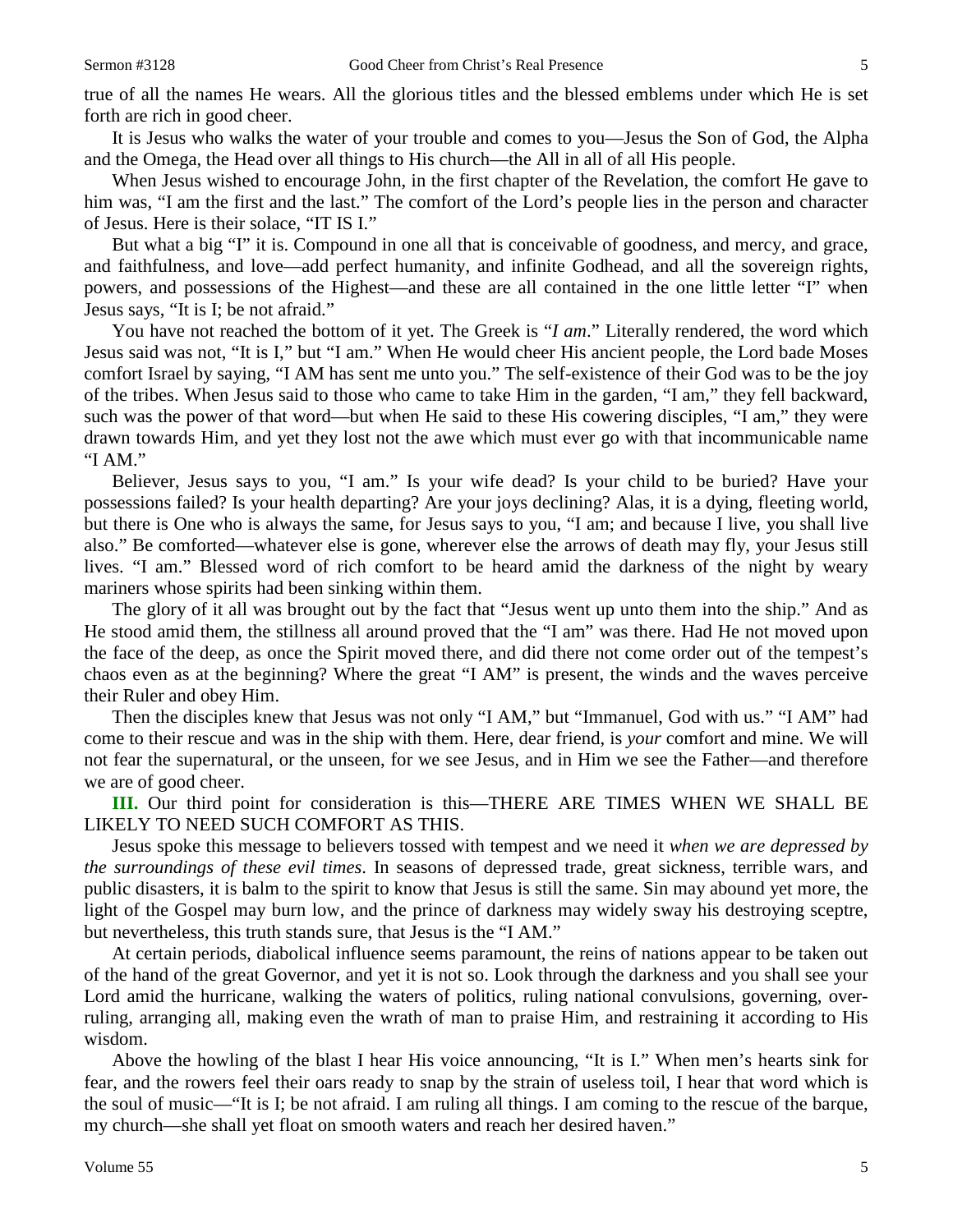Another time of need will surely be *when we reach the swellings of Jordan*. As we shall get near the spirit-world and the soul will begin to strip off her material garment to enter on a new form of life, how shall we feel as we enter the unknown world? Shall we cry out, "It is a Spirit!" as we salute the first who meets us?

It may be so, but then a sweet voice will destroy death's terror, and end all our alarms, and this shall be its utterance, "It is I; be not afraid." This new world is not new to Jesus. Our pains and dying throes are not unknown to Him! The disembodied state, wherein the spirit sojourns for a while unclothed, He knows it all, for He died and entered into the spirit-land, and can sympathize with us in every step of the way.

In what sweet company shall we pass through the valley of death-shade! Surely its gloom will turn to brightness, as when a cavern, wrapped in blackness, is lit up with a hundred torches and myriads of gems sparkle from roof and walls. Passing through the sepulchre, its damp darkness shall flash and glow with unexpected joys and marvelous revelations of the Ever-blessed, because Jesus will be with us and "the Lamb is the light." If, in that dread hour, we shall feel the least trembling at our Lord as the Judge of all the earth, that dread shall vanish as He cries, "It is I."

This comfort may serve us *when we suffer great tribulation*. May you, my friend, be spared this trial if God so wills. But should it come, you will all the better understand me. They that "do business in great waters" know that our troubles are, at times, so pressing that we lose our heads and are not able to cope with our trials. Forebodings fill the air and our sinking spirits chill the very marrow of our life. We become like men distraught or as David put it, we reel to and fro, and stagger like a drunken man, and are at our wits end.

Then, ah then, the voices of our comrades in the ship are of little value—and even the echoes of former words from the Lord are of small account—nothing will serve but the present and sure consolations of the Lord Jesus. We must hear Him say, "It is I," or we shall faint outright. Then is the soul braced to breast the next billow, and while she cries, "All thy waves and thy billows have gone over me," she is still able to add, "Yet the LORD will command his lovingkindness in the daytime, and in the night his song shall be with me." When Jesus is with a man, troubles have lost their power to trouble him.

We shall need this same word of comfort *whenever the Lord graciously reveals Himself to us*. His glory is such that we are not able to bear much of it. Its very sweetness overpowers the heart. Saints have had to ask for a staying of the intense delight which seemed to overbear their natural faculties. Those who have enjoyed those transporting manifestations can quite understand why John has written, "When I saw him, I fell at his feet as dead."

An awful delight—or shall I say a delightful awe?—throws the man upon his face. John had lain in Jesus' bosom and yet, when he had a clear manifestation of his glorified Savior, He could not bear it till His tender Friend laid His hand upon Him and said, "Fear not." So will it be with each of us when we are favored with the visits of the Well-beloved—we shall greatly need that He should say to us, "It is I, your Brother, your Friend, your Savior, your Husband. Be not afraid. Great as I am, tremble not in My presence, for I am Jesus, the Lover of your soul."

Once more, there is a day coming *when the Son of man will be revealed in the clouds of heaven*. We know not when it will be, but we are solemnly warned that when men look not for Him, He will suddenly appear. He will come as a thief in the night to the mass of men. But as for believers, they are not in darkness that that day should come upon them as a thief—to them He comes as a long-expected friend.

When He comes, there will be seen tokens—signs in the heavens above and in the earth beneath which we shall recognize. We may then, perhaps, be distressed by these supernatural portents and begin to tremble. What, then, will be our delight when we hear Him say, "It is I; be not afraid!" Lift up your heads, you saints, for the coming of the Lord draws nigh and to you it is not darkness, but day. To you it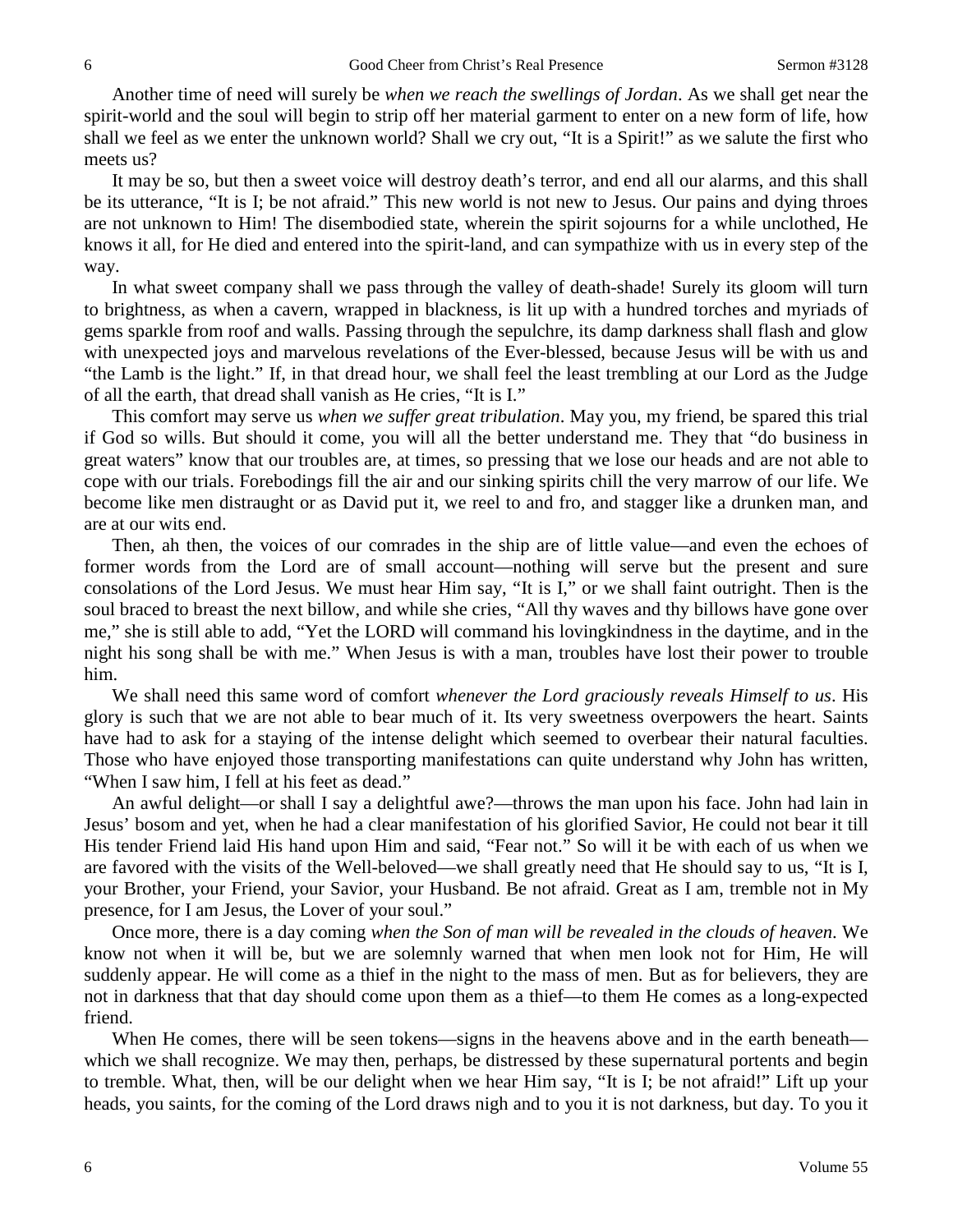is not judgment and condemnation, but honor and reward. What bliss it will be to catch the first glimpse of our Lord on the throne!

Sinners will wring their hands and weep and wail because of Him, but we shall know His voice and welcome His appearing. When the last trumpet rings out clear and loud, happy shall we be to hear that gladsome sound, "It is I; be not afraid!" Rolling earth and crumbling mountains, darkened sun and blackened moon, flames of fire and shocks of earthquake, gathering angels and chariots of God—none of these things shall amaze us while Jesus whispers to our soul, "I am," and yet again, "IT IS I; BE NOT AFRAID."

## **EXPOSITION BY C. H. SPURGEON**

## *MATTHEW 14:22-33*

**Verse 22.** *And straightway Jesus constrained his disciples to get into a ship, and to go before him unto the other side, while he sent the multitudes away.*

*Straightway* is a business word—Jesus loses no time. No sooner is the banquet over than He sends off the guests to their homes. While they are well-fed, He bids them make the best of their way home. He who made the multitude sit down was also able *to send the multitude away*, but they needed sending, for they were loath to go.

The sea must be crossed again or Jesus cannot find seclusion. How He must run the gauntlet to get a little rest! Before He starts again across the sea, He performs another act of self-denial, for He cannot leave till He sees the crowd happily dispersed. He attends to that business Himself, giving the disciples the opportunity to depart in peace. As the captain is the last to leave the boat, so is the Lord the last to leave the scene of labor.

The disciples would have chosen to stay in His company and to enjoy the thanks of the people, but *He constrained them to get into a ship*. He could not get anyone to go away from Him at this time without sending and constraining. This loadstone has great attractions. He evidently promised His disciples that He would follow them, for the words are, "*to go before him unto the other side*."

How He was to follow He did not say, but He could always find a way of keeping His appointments. How considerate of Him to wait amid the throng while the disciples sailed away in peace. He always takes the heavy end of the load Himself.

**23.** *And when he had sent the multitudes away, he went up into a mountain apart to pray: and when the evening was come, he was there alone.* 

Now that the crowd is gone, He can take His rest and He finds it in prayer. *He went up into a mountain apart—*in a place where He might speak aloud, and not be overheard or disturbed, He communed with the Father *alone*. This was His refreshment and His delight.

He continued therein till the thickest shades of night had gathered and the day was gone. "*Alone*," yet not alone, He drank in new strength as He communed with His Father. He must have revealed this private matter to the recording evangelist and surely it was with the intent that we should learn from His example.

We cannot afford to be always in company, since even our blessed Lord felt that He must be *alone*.

**24.** *But the ship was now in the midst of the sea, tossed with waves: for the wind was contrary.* 

While Jesus was alone, they, in *the ship*, were in the same condition, but not occupied with the same spiritual exercise. When they first quitted the shore it was fair sailing in the cool of the evening, but a storm gathered hastily as night covered the sky. On the Lake of Galilee the wind rushes down from the gullies between the mountains and causes grievous peril to little boats—sometimes fairly lifting them out of the water and soon submerging them beneath the waves. That deep lake was peculiarly dangerous for small craft.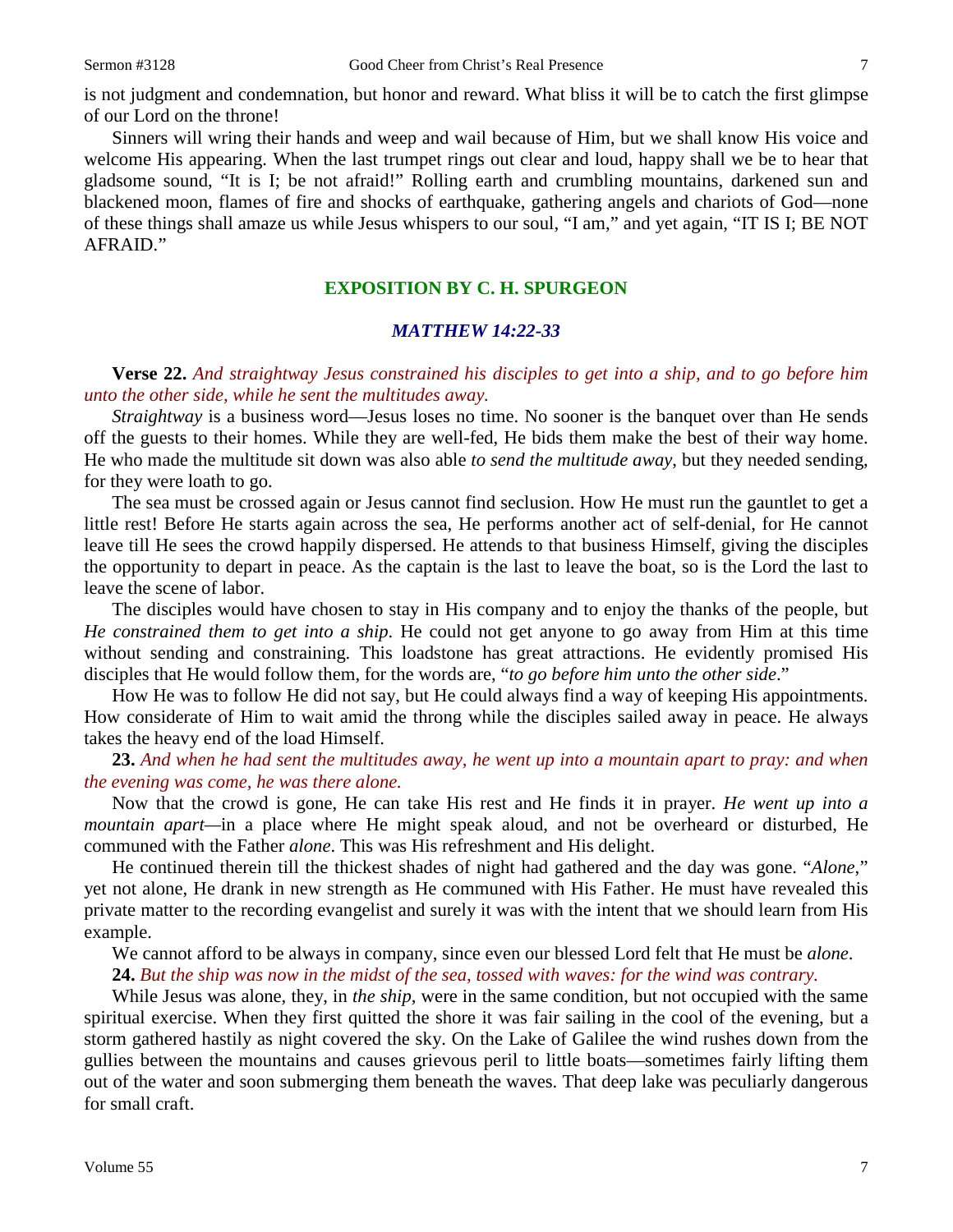They were far from land, for they were "*in the midst of the sea*," equally distant from either shore. The sea was furious and their ship was "*tossed with waves*." The hurricane was terrible. "*The wind was contrary*," and would not let them go anyplace which they sought. It was a whirlwind and they were whirled about by it, but could not use it for reaching either shore.

How much did their case resemble ours when we are in sore distress! We are tossed about and can do nothing—the blast is too furious for us to bear up against it or even to live while driven before it.

One happy fact remains—Jesus is pleading on the shore though we are struggling on the sea. It is also comfortable to know that we are where He *constrained* us to go (see verse 22), and He has promised to come to us in due time, and therefore all must be safe, though the tempest rages terribly.

**25.** *And in the fourth watch of the night Jesus went unto them, walking on the sea.* 

Jesus is sure to come. The night wears on and the darkness thickens. *The fourth watch of the night draws near*, but where is He? Faith says, "He must come." Though He should stay away till almost break of day, He must come. Unbelief asks, "How can He come?" Ah, He will answer for Himself. He can make His own way.

"*Jesus went unto them, walking on the sea*." He comes in the teeth of the wind and on the face of the wave. Never fear that He will fail to reach the storm-tossed barque. His love will find out the way. Whether it be to a single disciple, or to the church as a whole, Jesus will appear in His own chosen hour and His time is sure to be the most timely.

**26.** *And when the disciples saw him walking on the sea, they were troubled, saying, It is a spirit; and they cried out for fear.* [See sermon #957, Jesus No Phantom]

Yes, *the disciples saw him—*saw Jesus, their Lord—and derived no comfort from the sight. Poor human nature's sight is a blind thing compared with the vision of a spiritual faith. They saw, but knew not what they saw. What could it be but a phantom? How could a real man walk on those foaming billows? How could he stand in the teeth of such a hurricane? They were already at their wits' end and the apparition put an end to their courage.

We seem to hear their shriek of alarm—"*they cried out for fear*." We read not that "*they were troubled*" before. They were old sailors and had no dread of natural forces. But *a spirit—*ah, that was too much of a terror. They were at their worst now and yet, if they had known it, they were on the verge of their best.

It is noteworthy that the nearer Jesus was to them, the greater was their fear. Want of discernment blinds the soul to its richest consolations. Lord, be near, and let me know You! Let me not have to say with Jacob, "Surely God was in this place; and I knew it not!"

**27.** *But straightway Jesus spake unto them, saying, Be of good cheer; it is I; be not afraid.* 

He did not keep them in suspense—"*Straightway Jesus spake unto them*." How sweetly sounded that loving and majestic voice! Above the roar of waves and howling of winds, they heard the voice of the Lord. This was also His old word, "*Be of good cheer*." The most conclusive reason for courage was His own presence. "*It is I; be not afraid*."

If Jesus is near, if the Spirit of the storm be, after all, the Lord of love, all room for fear is gone. Can Jesus come to us through the storm? Then we shall weather it and come to Him. He who rules the tempest is not the devil, not chance, not a malicious enemy—but Jesus. This should end all fear.

**28.** *And Peter answered him and said, Lord, if it be thou, bid me come unto thee on the water.* 

Peter must be the first to speak—he is impulsive, and besides, he was a sort of foreman in the company. The first speaker is not always the wisest man. Peter's fears have gone—all but one "if"—but that "if" was working him no good, for it seemed to challenge his Master—"*Lord if it be thou*."

What a test to suggest—"*Bid me come unto thee on the water*!" What did Peter want with walking the waters? His name might have suggested that like a stone he would go to the bottom. It was an imprudent request. It was the swing of the pendulum in Peter from despair to an injudicious venturing. Surely, he knew not what he said.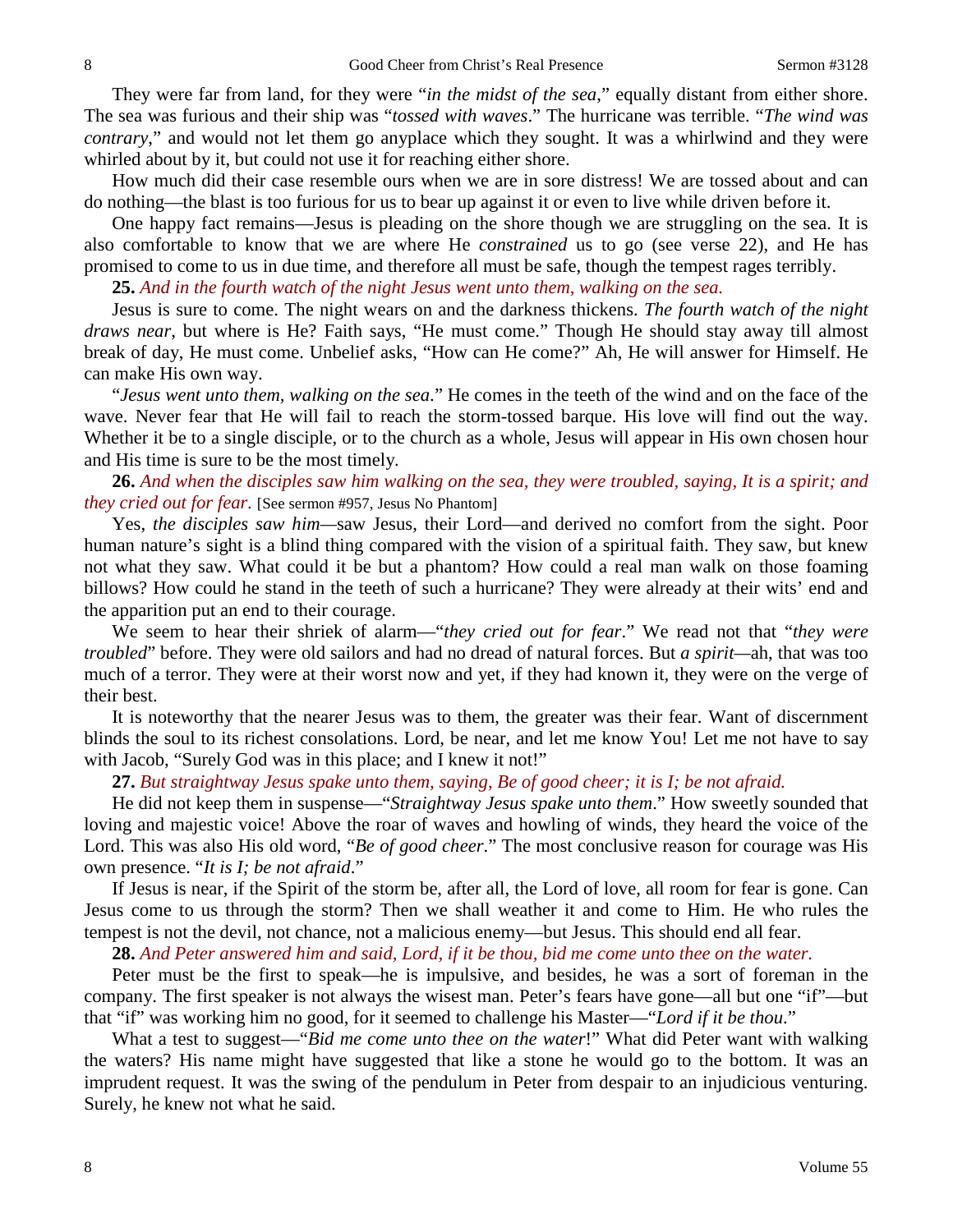Yet we, too, have put our Lord to tests almost as improper. Have we not said, "If You have ever blessed me, give me this and that"? We, too, have had our water-walking and have ventured where nothing but special grace could uphold us. Lord, what is man?

**29.** *And he said, Come. And when Peter was come down out of the ship, he walked on the water, to go to Jesus.* 

When good men are unwise and presumptuous, it may be for their lasting good to learn their folly by experience. "*He said, Come*." Peter's Lord is about to teach him a practical lesson. He asked to be bidden to come. He may come. He does come. He leaves the boat, he treads the wave. He is on the way towards his Lord. We can do anything if we have divine authorization and courage enough to take the Lord at His word. Now there were two on the sea, two wonders! Which was the greater? The reader may not find it easy to reply. Let him consider.

**30.** *But when he saw the wind boisterous, he was afraid; and beginning to sink, he cried, saying, Lord, save me.*

"*But*"*—*a sorrowful, "but" for poor Peter. His eye was off his Lord and on the raging of the wind— "*He saw the wind boisterous*." His heart failed him and then his feet failed him. Down he began to go an awful moment is this "*beginning to sink,*" yet it was only a "beginning." He had time to cry to his Lord, who was not sinking. Peter *cried*, and was safe. His prayer was as full as it was short. He had brought his eye and his faith back to Jesus, for he cried, "*Lord*!" He had come into this danger through obedience and therefore he had an appeal in the word, "Lord."

Whether in danger or not, Jesus was still his Lord. He is a lost man and he feels it unless his Lord will *save* him—save him altogether, save him now. Blessed prayer—"*Lord, save me*." Reader, does it not suit you? Peter was nearer his Lord when he was sinking than when he was walking. In our low estate we are often nearer to Jesus than in our more glorious seasons.

**31.** *And immediately Jesus stretched forth his hand, and caught him, and said unto him, O thou of little faith, wherefore didst thou doubt?* [See Sermons #246, Mr. Fearing Comforted; #1856, The History of Little-Faith; #2173, Little Faith and Great Faith; and #2925, Reasons For Doubting Christ]

Our Lord delays not when our peril is imminent and our cry is urgent—"*Immediately Jesus stretched forth his hand*." He first "*caught him"* and then taught him. Jesus saves first and upbraids afterwards, when He must needs do so. When we are saved is the fit time for us to chasten ourselves for our unbelief. Let us learn from our Lord that we may not reprove others till we have first helped them out of their difficulties.

Our doubts are unreasonable—"*Wherefore didst thou doubt*?" If there be reason for little faith, there is evidently reason for great confidence. If it be right to trust Jesus at all, why not trust Him altogether? Trust was Peter's strength, doubt was his danger. It looked like great faith when Peter walked on the water, but a little wind soon proved it to be "*little faith*." Till our faith is tried, we can form no reliable estimate of it.

After his Lord had taken him by the hand, Peter sank no further, but resumed the walk of faith. How easy to have faith when we are close to Jesus!

Lord, when our faith fails, come thou to us and we shall walk on the wave.

**32.** *And when they were come into the ship, the wind ceased.* 

So that Peter's walk and his rescue had happened in the face of the tempest. He could walk the water well enough when his Lord held his hand—and so can we. What a sight! Jesus and Peter, hand in hand, walking upon the sea! The two made for the ship at once—miracles are never spun out to undue length.

Was not Peter glad to leave the tumultuous element, and at the same time to perceive that the gale was over? "*When they were come into the ship, the wind ceased.*" It is well to be safe in a storm, but more pleasant to find the calm return and the hurricane end. How gladly did the disciples welcome their Lord, and their brother, Peter, who though wet to the skin, was a wiser man for his adventure!

**33.** *Then they that were in the ship came and worshipped him, saying, Of a truth thou art the Son of God.*